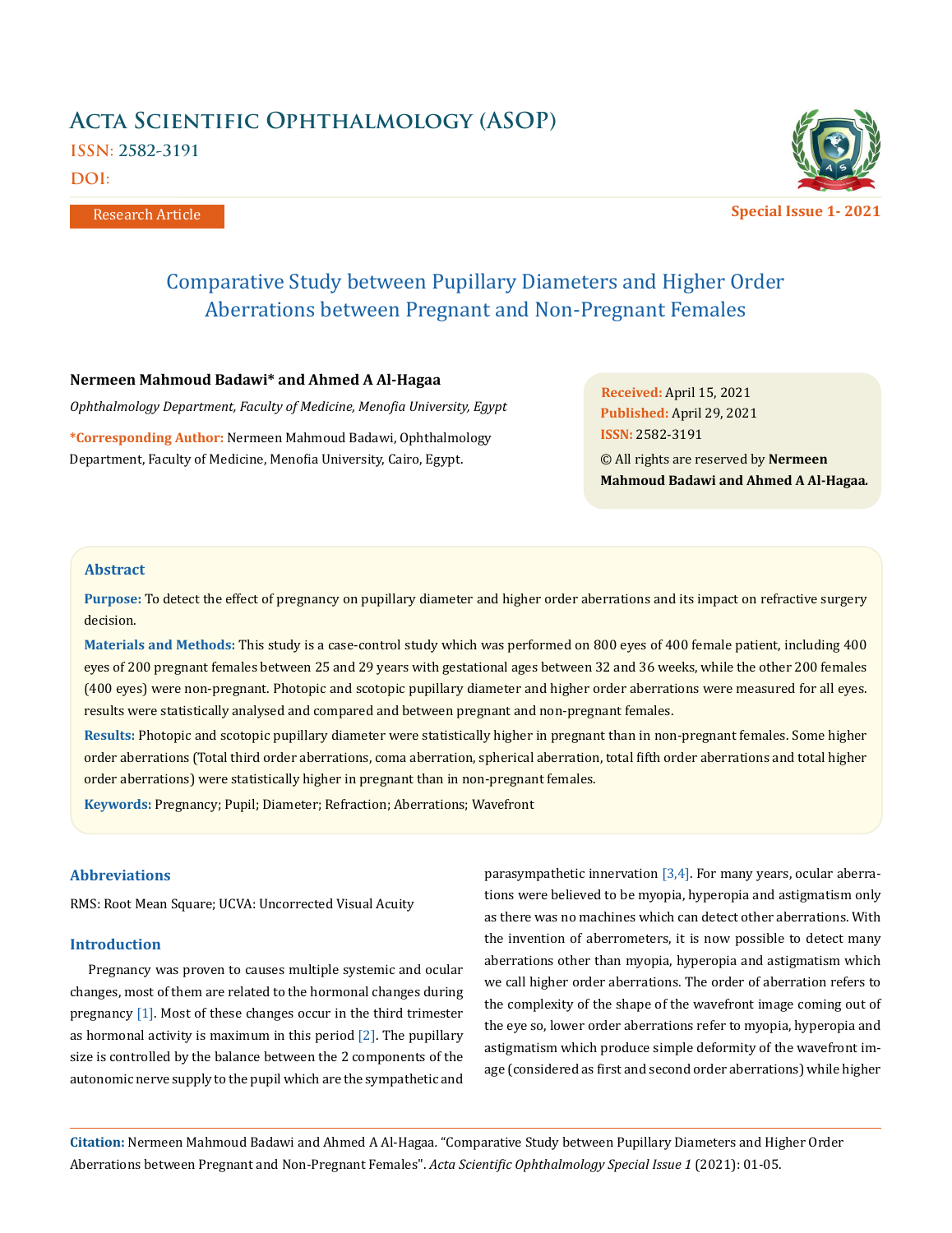order aberrations (from third to sixth order) refer to other types of aberrations (like trefoil, tetrafoil and coma aberration) which produce complex deformity of the wavefront image [5]. The root mean square (RMS) is a quantitative measure to the degree of wavefront aberration or in other words it is the method by which we can convert the wavefront image to a mathematical number that can be used in statistical analysis  $[6]$ . The pupillary diameter was proved to have influence on higher order aberrations as larger pupil creates more ocular aberrations [7,8].

## **Aim of the Study**

The aim of this study was to show if pregnancy has an effect on pupillary diameter and higher order aberrations or not.

# **Materials and Methods**

A detailed written consent was signed by each patient before participating in the study. This study is a case-control study that was performed on 800 eyes of 400 females, in the period from June 2014 to October 2018. The procedures followed the ethical standards of the Helsinki declaration and were approved by the Ethical Committee of Menofia University. All females included in the study aged between 25 and 29 years. They were divided into 2 groups: group A consists of 400 eyes of 200 pregnant females and group B (control group) which consists of 400 eyes of 200 non pregnant females. Females in group A were pregnant between 32 and 36 weeks of gestational age all having normal pregnancy stated by a report from an obstetrician.

No systemic diseases were reported by any case.

**Inclusion criteria:** Every eye included in the study has:

- Completely free ophthalmological examination including both anterior and posterior segments.
- UCVA 20/20 using the Snellen's E chart.
- No or minor refractive error (spherical equivalent do not ex- $\text{ceed} \pm 0.5$  diopter).

#### **Exclusion criteria:**

- Any systemic or ocular disease.
- • History of ocular trauma or intraocular surgery.
- • Regular use of systemic or ocular drugs for any reason.
- UCVA less than 20/20.
- Significant refractive error with spherical equivalent more than  $\pm$  0.5 diopter.

Each eye included in the study had underwent measurements of photopic and scotopic pupillary diameter and higher order aberrations using Allegro Analyzer wavefront system (Wave light Laser Technology AG, Germany). RMS value was calculated for each type of higher order aberrations.

Data were collected, tabulated, and analyzed using the paired t test. Statistical analyses were performed using the Statistical Package for Social Sciences (SPSS: IBM Corporation, Armonk, New York, United States, version 25, 2017). The result was considered as statistically significant when P value was  $\leq 0.05$ .

# **Results**

Age in group A ranged between 25 and 29 years with mean age  $27.22 \pm 1.11$  years, while in group B had a range of age between 25 and 29 years with mean age  $27.31 \pm 1.14$  years. With no statistically significant differences between the 2 groups. In group A, the mean photopic pupil diameter was  $3.89 \pm 0.63$  mm while in group B, it was  $3.38 \pm 0.34$ , being significantly higher in group A (P: 0.029). Regarding the scotopic pupil diameter in group A, it was 6.83  $\pm$  0.54 mm while in group B, it was 6.27  $\pm$  0.32 mm. that was also significantly higher in group A (P: 0.014) (Table 1).

|                                        | <b>Group A</b>            | <b>Group B</b>            | (P<br>value) |
|----------------------------------------|---------------------------|---------------------------|--------------|
| The mean age                           | $27.22 \pm 1.11$<br>years | $27.31 \pm 1.14$<br>years | 1.9          |
| UCVA                                   | $20/20$ in all<br>eves    | $20/20$ in all<br>eyes    |              |
| The mean<br>photopic pupil<br>diameter | $3.89 \pm 0.63$ mm        | $3.38 \pm 0.34$ mm        | 0.029        |
| The mean scoto-<br>pic pupil diameter  | $6.83 \pm 0.54$ mm        | $6.27 \pm 0.32$ mm        | 0.014        |

**Table 1**: Comparison between the results of both groups concerning age, uncorrected visual acuity (UCVA), the mean photopic pupil diameter and the mean scotopic pupil diameter.

As for the higher order aberrations, in group A, total third order aberrations and coma aberration were significantly higher. Concerning trefoil aberration, there was no significant difference between both groups (Table 2).

In group A, spherical aberration was significantly higher. Concerning total fourth order aberrations, quadrafoil aberration and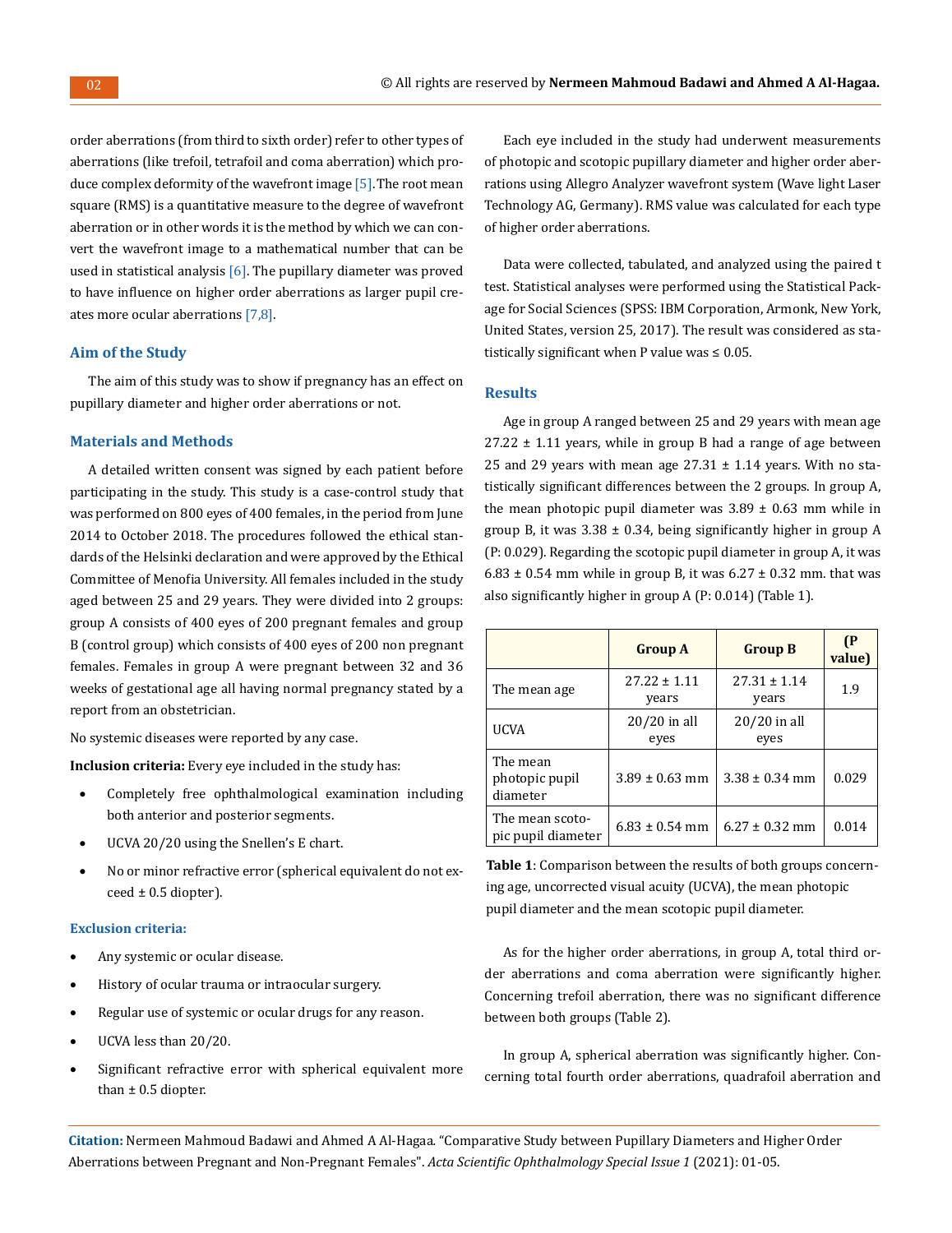**Group A Group B P value** The mean RMS value of total third order aberrations (coma and trefoil)  $0.645 \pm 0.069 \mid 0.513 \pm 0.082 \mid 0.03$ The mean RMS value of coma aberration  $\begin{array}{|l|c|c|c|c|c|c|c|c|} \hline 0.287 & 0.036 & 0.21 & 0.031 & 0.029 \ \hline \end{array}$ The mean RMS value of trefoil aberration  $0.161 \pm 0.020 \cdot 0.163 \pm 0.011 \cdot 0.102$ 

secondary astigmatism there was no significant difference between both groups (Table 3).

| <b>Table 2:</b> Comparison between the results of both groups concern- |  |
|------------------------------------------------------------------------|--|
| ing third order aberrations.                                           |  |

|                                                                                                                                         | <b>Group A</b>    | <b>Group B</b>    | P value |
|-----------------------------------------------------------------------------------------------------------------------------------------|-------------------|-------------------|---------|
| The mean RMS<br>value of total fourth<br>order aberrations<br>(spherical aberra-<br>tion, quadrafoil and<br>secondary astigma-<br>tism) | $0.478 \pm 0.053$ | $0.458 \pm 0.052$ | 0.113   |
| The mean RMS<br>value of spherical<br>aberration                                                                                        | $0.167 \pm 0.007$ | $0.143 \pm 0.005$ | 0.026   |
| The mean RMS<br>value of quadrafoil<br>aberration                                                                                       | $0.062 \pm 0.008$ | $0.061 \pm 0.006$ | 0.096   |
| The mean RMS<br>value of secondary<br>astigmatism                                                                                       | $0.073 \pm 0.007$ | $0.069 \pm 0.006$ | 0.079   |

**Table 3**: Comparison between the results of both groups concerning fourth order aberrations.

In group A, total fifth order aberrations were significantly higher. Concerning total sixth order aberrations, there was no significant difference between both groups (Table 4).

|                                                                                                                                                | <b>Group A</b>    | <b>Group B</b>    | P<br>value |
|------------------------------------------------------------------------------------------------------------------------------------------------|-------------------|-------------------|------------|
| The mean RMS value<br>of total fifth order ab-<br>errations (pentafoil,<br>secondary trefoil and<br>secondary coma)                            | $0.071 \pm 0.007$ | $0.052 \pm 0.006$ | 0.027      |
| The mean RMS value<br>of total sixth order<br>aberrations (hexafoil,<br>secondary quadrafoil,<br>tertiary defocus and<br>tertiary astigmatism) | $0.044 + 0.003$   | $0.042 \pm 0.003$ | 0.078      |

**Table 4**: Comparison between the results of both groups concerning fifth and sixth order aberrations.

In group A, total higher order aberrations were significantly higher. Concerning total aberrations (both lower and higher order), there was no significant difference between both groups (Table 5).

|                                                                                | <b>Group A</b>    | <b>Group B</b>    | P value |
|--------------------------------------------------------------------------------|-------------------|-------------------|---------|
| The mean RMS value<br>of total higher order<br>aberrations                     | $0.657 \pm 0.019$ | $0.502 \pm 0.014$ | 0.041   |
| The mean RMS value<br>of total aberrations<br>(both lower and<br>higher order) | $4.892 \pm 1.346$ | $4.864 \pm 1.311$ |         |

**Table 5**: Comparison between the results of both groups concerning total higher order and total aberrations.

## **Discussion**

Ocular changes occur during pregnancy mainly as a result of hormonal changes. Pregnancy can produce changes in refraction, corneal sensation, visual acuity, and intraocular pressure, however, most likely these changes are not permanent in nature, as after several weeks of labor all hormonal changes return to their original state [9]. Changes in pupillary diameter are controlled by the activity of sympathetic and parasympathetic nervous system. sympathetic activity stimulates the dilator muscle, producing mydriasis, while parasympathetic activity stimulates the constrictor muscle, producing miosis [10]. Baum., *et al*. had evaluated autonomic nervous system activity in obese children, adolescents and pregnant females by analysis of pupillary diameter, heart rate and sympathetic skin response. They found that both parasympathetic and sympathetic activities are reduced in obesity with increased sympathetic activity and consequently pupillary diameter during pregnancy similar to the results we found in our study [11]. Dundaroz., *et al*. assessed autonomic nervous system function with pupillary diameter measurements in children with nocturnal enuresis [12] and they found significant pupillary dilatation with decreased parasympathetic activity in such children. In our study it was found that both photopic and scotopic pupil diameter were measured and the results showed statistically significant increase in photopic and scotopic pupillary diameter during the third trimester of pregnancy. In our study, evaluation of higher order aberrations showed that total third order aberrations, coma aberration, spherical aberration, total fifth order aberrations, and total higher order aberrations were statistically higher in pregnant than in non-pregnant females. Several studies showed the effect of pupillary diameter on higher order aberrations as increased pupil size is associated with greater levels of higher order aberrations particularly in low lighting conditions [13,14]. These findings correlate with the activity of sympathetic nervous system during pregnancy. Kuo., *et al*. found that autonomic nervous activity has biphasic response dur-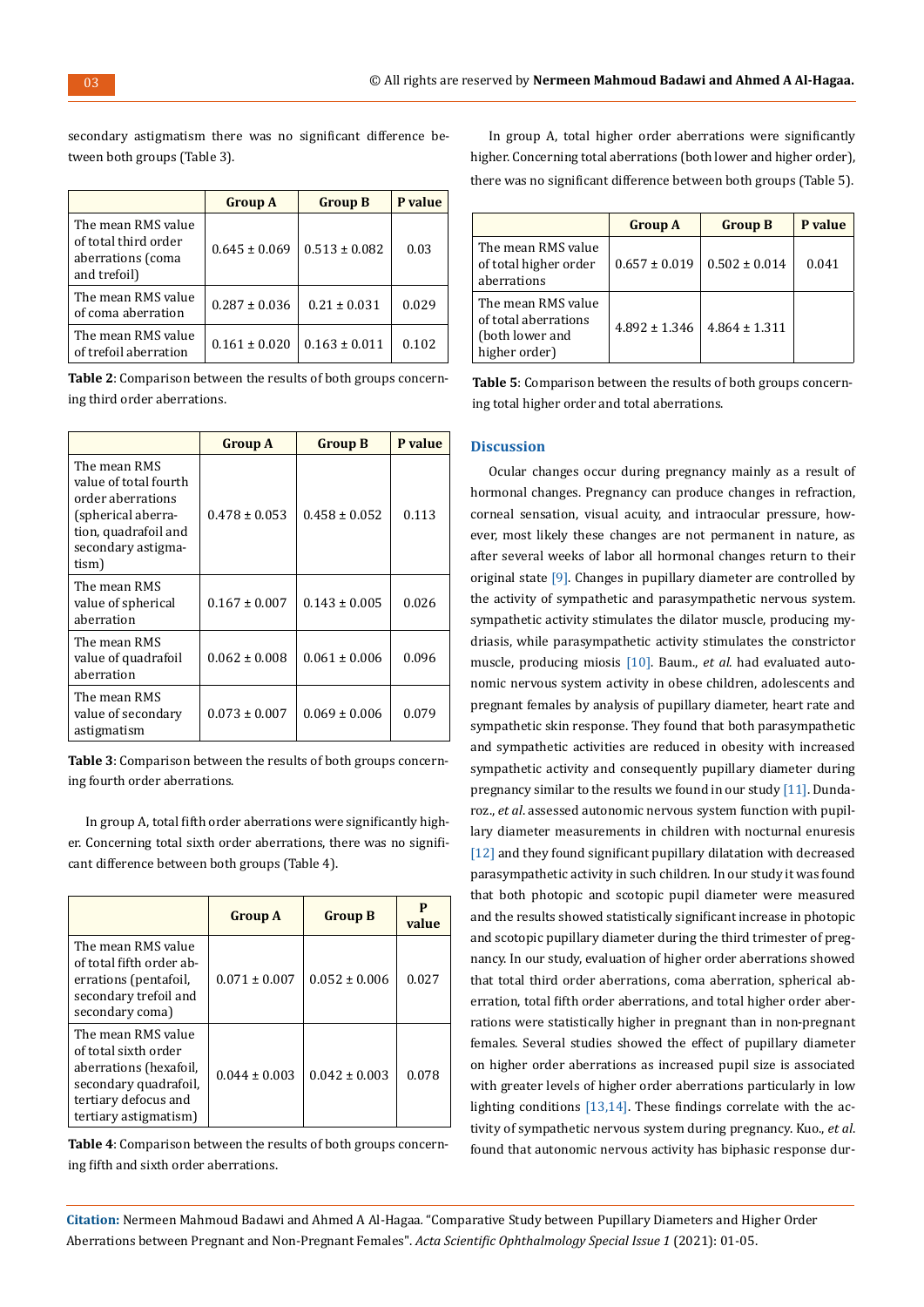ing pregnancy as evidenced by heart rate monitoring. The results showed that autonomic nervous system activity shifted from lower sympathetic and higher parasympathetic tone in the first trimester towards higher sympathetic and lower parasympathetic tone in the third trimester. They concluded that hemodynamic changes during pregnancy and aortocaval compression caused by the large uterus might be responsible for these changes [15]. Greenwood., *et al*. found that sympathetic activity was increased in females during normal uncomplicated pregnancy and was increased in a greater degree in females with hypertension during the third trimester of pregnancy [16]. Page., *et al*. in an animal study, reported that GA-BAergic neurons in the paraventricular nucleus (PVN) of the hypothalamus which normally suppress the activity of sympathetic nervous system showed less inhibition during pregnancy with increased sympathetic activity in pregnant rats when compared to female non-pregnant rats [17]. All previous results correlate with our results.

### **Conclusion**

Normal pregnancy is associated with statistically significant higher photopic and scotopic pupillary diameter with significantly higher some of ocular higher order aberrations (Total third order aberrations, coma aberration, spherical aberration, total fifth order aberrations, and total higher order aberrations). So, it is better not to perform a refractive surgery during pregnancy as it significantly influences photopic and scotopic pupillary diameter and higher order aberrations which can affect both the technique chosen for refractive surgery and the results as well.

### **Conflict of Interest**

There is no financial or any conflict of interest exists.

## **Bibliography**

- 1. F Mackensen., *et al*[. "Ocular changes during pregnancy".](https://www.aao.org/eyenet/article/ocular-changes-during-pregnancy)  *[Deutsches Arzteblatt International](https://www.aao.org/eyenet/article/ocular-changes-during-pregnancy)* 111.33-34 (2014): 567- [576.](https://www.aao.org/eyenet/article/ocular-changes-during-pregnancy)
- 2. JA Ebeigbe., *et al*[. "Ocular changes in pregnantNigerian wom](https://europepmc.org/article/MED/22960964)en". *[Nigerian Journal of Clinical Practice](https://europepmc.org/article/MED/22960964)* 15.3 (2012): 298-301.
- 3. PH Heller., *et al*[. "Autonomic components of the human pupil](https://iovs.arvojournals.org/article.aspx?articleid=2160324)lary light reflex". *[Investigative Ophthalmology and Visual Sci](https://iovs.arvojournals.org/article.aspx?articleid=2160324)ence* [31.1 \(1990\): 156-162.](https://iovs.arvojournals.org/article.aspx?articleid=2160324)
- 4. F Fotiou., *et al*[. "Automated standardized pupillometry with](https://pubmed.ncbi.nlm.nih.gov/10971544/)  [optical method for purposes of clinical practice and research".](https://pubmed.ncbi.nlm.nih.gov/10971544/)  *Clinical Physiology* [20.5 \(2000\): 336-347.](https://pubmed.ncbi.nlm.nih.gov/10971544/)
- 5. Krueger R., *et al*[. "Wavefront customized visual correction: The](https://journals.lww.com/optvissci/fulltext/2005/02000/wavefront_customized_visual_correction__a_quest.6.aspx)  [quest for super vision". 2nd edition. Thorofare, NJ: Slack, Inc](https://journals.lww.com/optvissci/fulltext/2005/02000/wavefront_customized_visual_correction__a_quest.6.aspx)  [\(2004\).](https://journals.lww.com/optvissci/fulltext/2005/02000/wavefront_customized_visual_correction__a_quest.6.aspx)
- 6. Applegate RA., *et al*[. "Are all aberrations equal?"](https://journals.healio.com/doi/10.3928/1081-597X-20020901-12) *Journal of Refractive Surgery* [18 \(2002\): S556-562.](https://journals.healio.com/doi/10.3928/1081-597X-20020901-12)
- 7. Applegate RA., *et al*[. "Interaction between aberrations can im](https://www.researchgate.net/publication/10584551_Interaction_between_aberrations_to_improve_or_reduce_visual_performance)[prove or reduce visual performance".](https://www.researchgate.net/publication/10584551_Interaction_between_aberrations_to_improve_or_reduce_visual_performance) *Journal of Cataract and Refractive Surgery* [29 \(2003\): 1487-1495.](https://www.researchgate.net/publication/10584551_Interaction_between_aberrations_to_improve_or_reduce_visual_performance)
- 8. [J Liang and DR Williams. "Aberrations and retinal image qual](https://pubmed.ncbi.nlm.nih.gov/9379245/)ity of the normal human eye". *[Journal of the Optical Society of](https://pubmed.ncbi.nlm.nih.gov/9379245/)  [America A: Optics and Image Science, and Vision](https://pubmed.ncbi.nlm.nih.gov/9379245/)* 14.11 (1997): [2873-2883.](https://pubmed.ncbi.nlm.nih.gov/9379245/)
- 9. [IA Qureshi. "Measurements of intraocular pressure through](https://pubmed.ncbi.nlm.nih.gov/11243101/)[out the pregnancy in Pakistani women".](https://pubmed.ncbi.nlm.nih.gov/11243101/) *Chinese Academy of Medical Sciences* [12.1 \(1997\): 53-56.](https://pubmed.ncbi.nlm.nih.gov/11243101/)
- 10. MM Bradley., *et al*[. "The pupil as a measure of emotional arous](https://www.researchgate.net/publication/5570397_The_pupil_as_a_measure_of_emotional_arousal_and_autonomic_activation)[al and autonomic activation".](https://www.researchgate.net/publication/5570397_The_pupil_as_a_measure_of_emotional_arousal_and_autonomic_activation) *Psychophysiology* 45.4 (2008): [602-607.](https://www.researchgate.net/publication/5570397_The_pupil_as_a_measure_of_emotional_arousal_and_autonomic_activation)
- 11. P Baum., *et al*[. "Dysfunction of autonomic nervous system](https://pubmed.ncbi.nlm.nih.gov/23358101/)  [in childhood obesity: a cross-sectional study".](https://pubmed.ncbi.nlm.nih.gov/23358101/) *PLoS ONE* 8.1 [\(2013\): Article ID e54546.](https://pubmed.ncbi.nlm.nih.gov/23358101/)
- 12. R Dundaroz., *et al*[. "Pupillometric assessment of autonomic](https://pubmed.ncbi.nlm.nih.gov/18853271/)  [nervous system in children with functional enuresis".](https://pubmed.ncbi.nlm.nih.gov/18853271/) *Interna[tional Urology and Nephrology](https://pubmed.ncbi.nlm.nih.gov/18853271/)* 41.2 (2009): 231-235.
- 13. T Oshika., *et al*[. "Influence of pupil diameter on the relation be](https://iovs.arvojournals.org/article.aspx?articleid=2202959)[tween ocular higher order aberration and contrast sensitivity](https://iovs.arvojournals.org/article.aspx?articleid=2202959)  [after laser in situ keratomileusis".](https://iovs.arvojournals.org/article.aspx?articleid=2202959) *Investigative Ophthalmology and Visual Science* [47.4 \(2006\): 1334-1338.](https://iovs.arvojournals.org/article.aspx?articleid=2202959)
- 14. B Winn., *et al*[. "Factors affecting light-adapted pupil size in](https://pubmed.ncbi.nlm.nih.gov/8125724/)  normal human subjects". *[Investigative Ophthalmology and Vi](https://pubmed.ncbi.nlm.nih.gov/8125724/)sual Science* [35.3 \(1994\): 1132-1137.](https://pubmed.ncbi.nlm.nih.gov/8125724/)
- 15. CD Kuo., *et al*[. "Biphasic changes in autonomic nervous activity](https://bjanaesthesia.org/article/S0007-0912(17)38828-1/fulltext)  during pregnancy". *[British Journal of Anaesthesia](https://bjanaesthesia.org/article/S0007-0912(17)38828-1/fulltext)* 84.3 (2000): [323-329.](https://bjanaesthesia.org/article/S0007-0912(17)38828-1/fulltext)
- 16. JP Greenwood., *et al*[. "Sympathetic neural mechanisms in](https://www.ahajournals.org/doi/full/10.1161/hc4301.098253)  [normal and hypertensive pregnancy in humans".](https://www.ahajournals.org/doi/full/10.1161/hc4301.098253) *Circulation* [104.18 \(2001\): 2200-2204.](https://www.ahajournals.org/doi/full/10.1161/hc4301.098253)